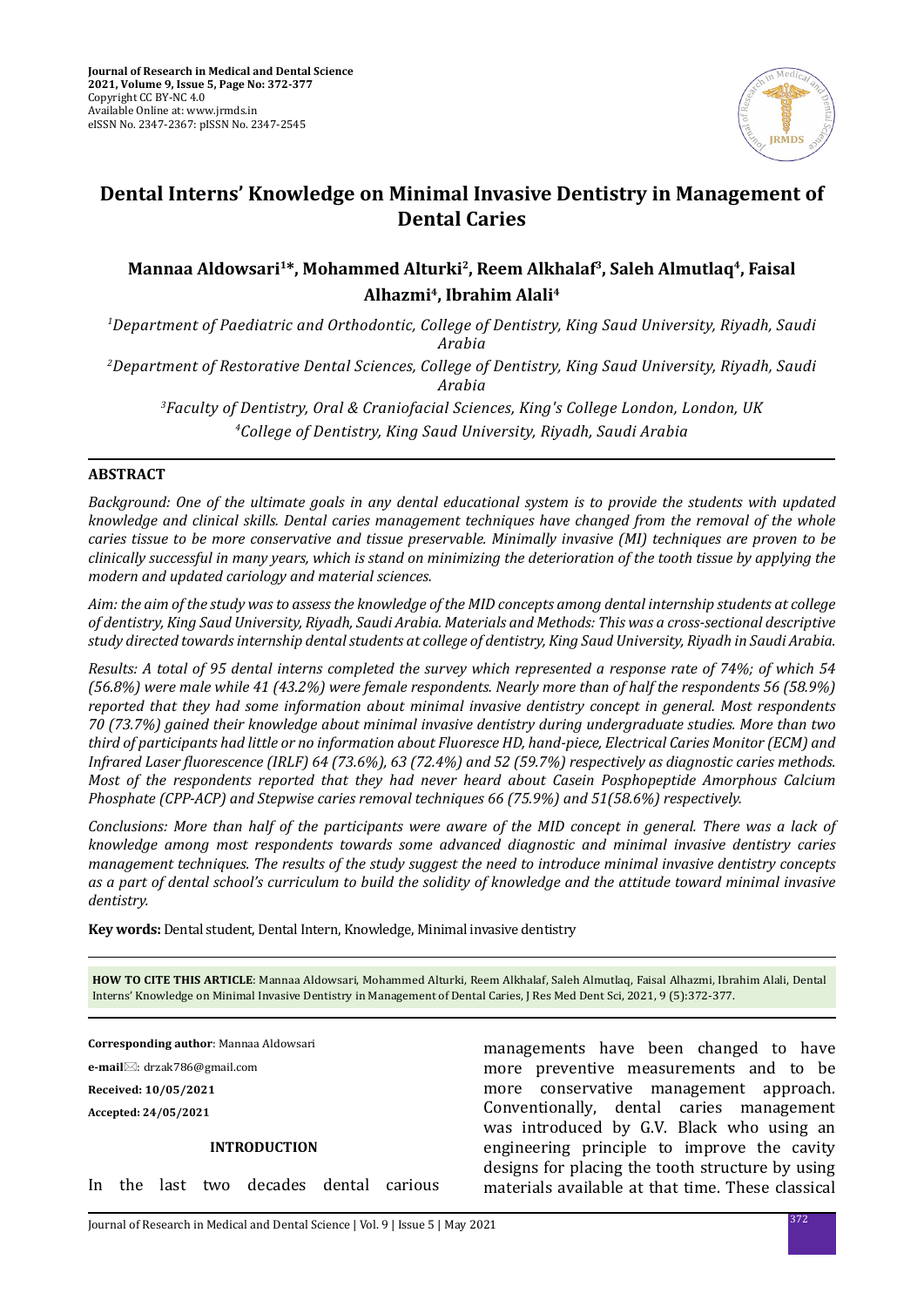principles of cavity preparation were based on the knowledge of the carious lesion and the restorative materials available at that specific time [1,2]. Furthermore, there was no known means of caries prevention at the time. G.V. Black advocated restoration extension as a means of preventing future caries lesions.

 Today, with the developments of adhesive restorative materials and with technological progress, this globally accepted principles have been challenged. Additionally, Black's doctrines are considered an aggressive approach by modern dentistry [3].

The Minimally Invasive Dentistry (MID)<br>treatment approach emphasizes caries emphasizes management based on early identification and diagnosis, which is based on first assessing the site and size of each lesion then determining whether remineralization of the lesion is possible [4]. A reduction of cariogenic bacteria and minimally invasive cavity preparation design through appropriate techniques and restorative material selections are the tenants of MID philosophy [5]. This modern philosophy has allowed to control dental caries through prevention and conservation of tooth structure through conservative cavity preparations, adhesive materials, and evidence-based decisionmaking, in contrast to traditional methods [6,7]. Thus, MID management should be part of dental school's curriculum to build the solidity of knowledge and the attitude toward MID [8–10].

Several studies have been conducted to assess dental professionals' awareness and knowledge regarding MID concept. Katz et al. [11] showed that more than two third of Brazilian professionals were aware of MID procedures, and almost 65% stated that they performed MID techniques in any patient. However, 23.1% they mentioned that they did not read or attend any MID courses. Furthermore, Shah et al. [12] mentioned in their study that almost 60% of the general practitioner in Saudi Arabia had received no special education regarding minimally invasive procedures [12,13]. In Saudi Arabia, a recent study conducted by Almahdy et al. [13] showed that more than a half of the general practitioner dentists in Saudi Arabia had attended courses in minimal invasive dentistry.

There are few studies conducted to assess the level of knowledge about MID concept among dental students and dental practitioners in Saudi Arabia. Since the internship year consider to be the final year before being a qualified dentist, the aim of this study was to evaluate the level of knowledge about minimally invasive dentistry among dental internship students at college of dentistry, King Saud University, Saudi Arabia.

## **MATERIAL AND METHOD**

This was a cross-sectional study that included all dental internship year students at College of Dentistry, King Saud University in Saudi Arabia n=126. Institutional ethical approval was obtained before the commencement of the study from Institutional Review Board committee, King Saud University, Saudi Arabia (E-20-5279)

The survey questions were formulated by two faculty members at pediatric dentistry and restorative dentistry departments. The survey then validated by a professor in cariology dentistry and statistical expert. The questionnaire was then piloted on a sample of randomly selected dental interns for ease of understanding and reduction of the ambiguity of questions before administration. Dental interns who were involved in piloting the questionnaire was excluded from the main study. An online survey was then designed using Google Forms and sent to all dental interns at college of dentistry at King Saud university via their university emails. Undergraduate students, Dental interns from other colleges, specialists and consultants were excluded from the study. Participants were reassured that their responses would remain anonymous, and the contact email of the main investigator was provided for any comment or queries.

The survey consisted of four parts and the information collected in the questionnaire included the following:

- $\checkmark$  The first part of the survey contains the demographic data for the participant.
- $\checkmark$  The second part was involving questions to assess the dental interns' knowledge about MID concept in general followed by questions about how they heard about MID and which dental speciality courses they received most of their training about MID.
- $\checkmark$  The third part was including general questions to assess the dental interns'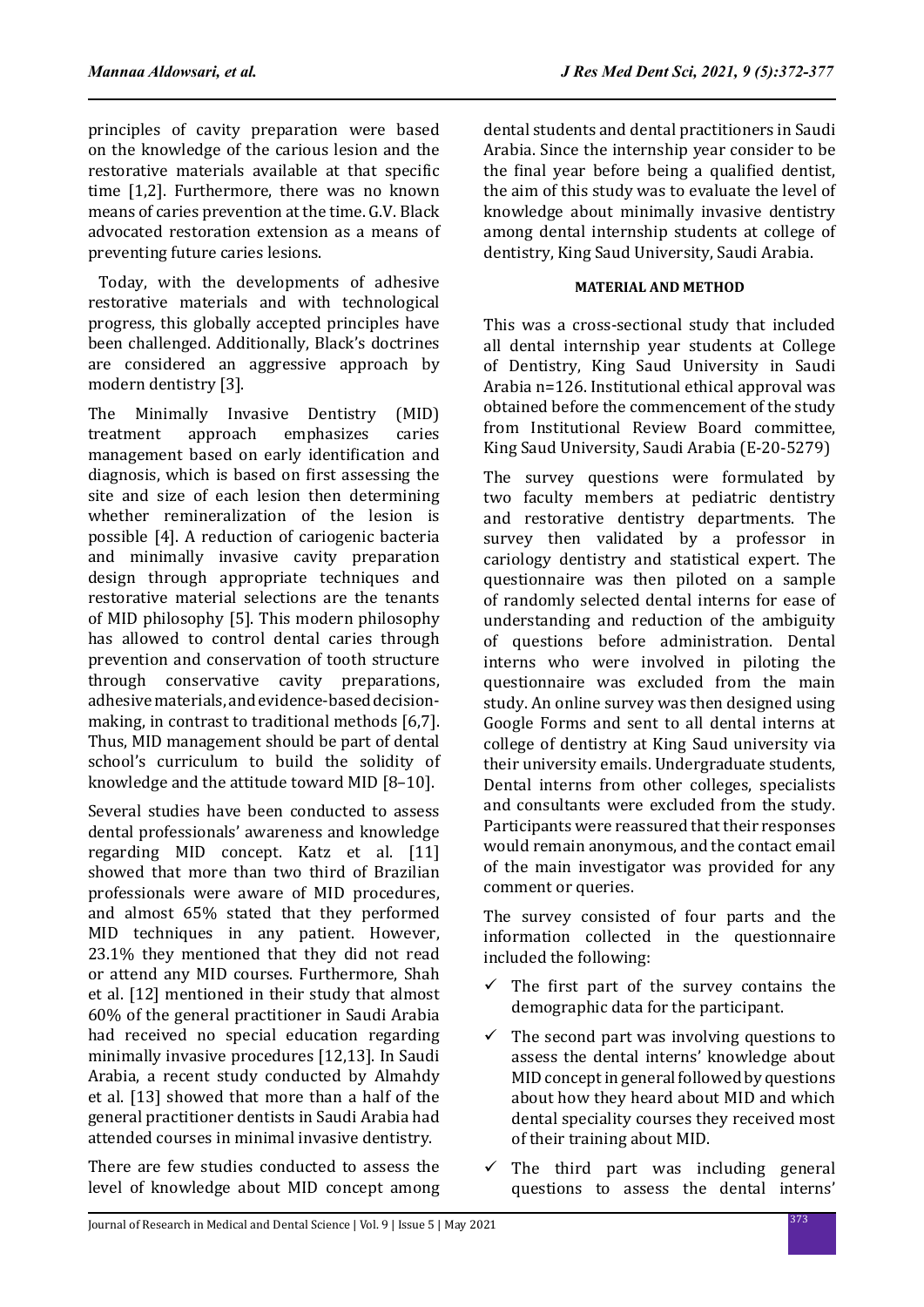knowledge about different diagnostic methods that are used to assess dental caries.

 $\checkmark$  The last part was questions aimed to assess the dental interns' knowledge about different techniques that are used for conservative management of caries in permeant teeth.

Data was collected and entered Microsoft excel spreadsheet. The data was then analyzed using SPSS statistical software package for windows version 22.0. Descriptive statistics was used to describe the categorical and continuous variables.

#### **RESULTS**

Among 128 dental interns at King Saud University, 95 dental interns completed the online questionnaire which represent a response rate of 74%. The male respondents were 54 (56.8%) while 41 (43.2%) were female respondents.

#### **Dental interns' knowledge about MID concept**

When asked about how much of knowledge the participants possessed about MID concept in general, nearly more than half the respondents 56 (58.9%) reported that they had (some) information about MID concept, and almost one fifth 18 (18.9%) reported that they knew (much)about MID concept. However only a small percentage 11(11.6%) of the respondents reported that they had (little) information about MID concept.

Participants were then asked about their source of knowledge about MID. Nearly more than two third of respondents 70 (73.7%) gained their knowledge about MID during undergraduate studies (Figure 1). When respondents were asked about in which specialty, they received most of their knowledge about MID, the majority of respondents 86 (90.6%) reported that they had most of their training and lectures about MID in restorative dentistry courses. This was followed by pediatric dentistry courses 22 (23.2%). Other specialties were also reported by small number of dental interns. (Figure 2).

#### **Dental interns' knowledge about MID diagnostic methods**

Participants were asked about their knowledge regarding different diagnostic techniques that are used for caries detection. About half of the participant responded that they knew (very much or much) about The International Caries Detection and Assessment System (ICDAS) and Fiber optic Transillumination (Diagnodent) 44 (50.5%) and 41 (47.1%) respectively. In addition, nearly third of the participant knew Caries dyes (very much or much) as a diagnostic method for caries 31(35.6%). However, more than two third of participants had little or none information about Fluoresce HD, hand-piece, Electrical Caries Monitor (ECM) and Infrared Laser fluorescence (IRLF) 64 (73.6%), 63 (72.4%) and 52 (59.7%) (Table 1).

#### **Dental interns' knowledge about MID techniques**

Last part of the questionnaire questions included questions on dental interns' knowledge regarding different techniques that are used for conservative management of caries in permeant teeth. Most respondents were aware (very much or much) about Sandwich technique and remineralization with fluoride varnish or other office fluoride products 80 (91.1%) and 71(81.6%) respectively. However, most of the respondents reported that they had never heard about Casein Posphopeptide Amorphous Calcium Phosphate (CPP-ACP) and Stepwise caries removal techniques 66 (75.9%) and 51(58.6%) respectively (Table 2).



**Figure 1: Pie chart showing sources of information and knowledge about the MID for Dental interns who were aware of the concept.**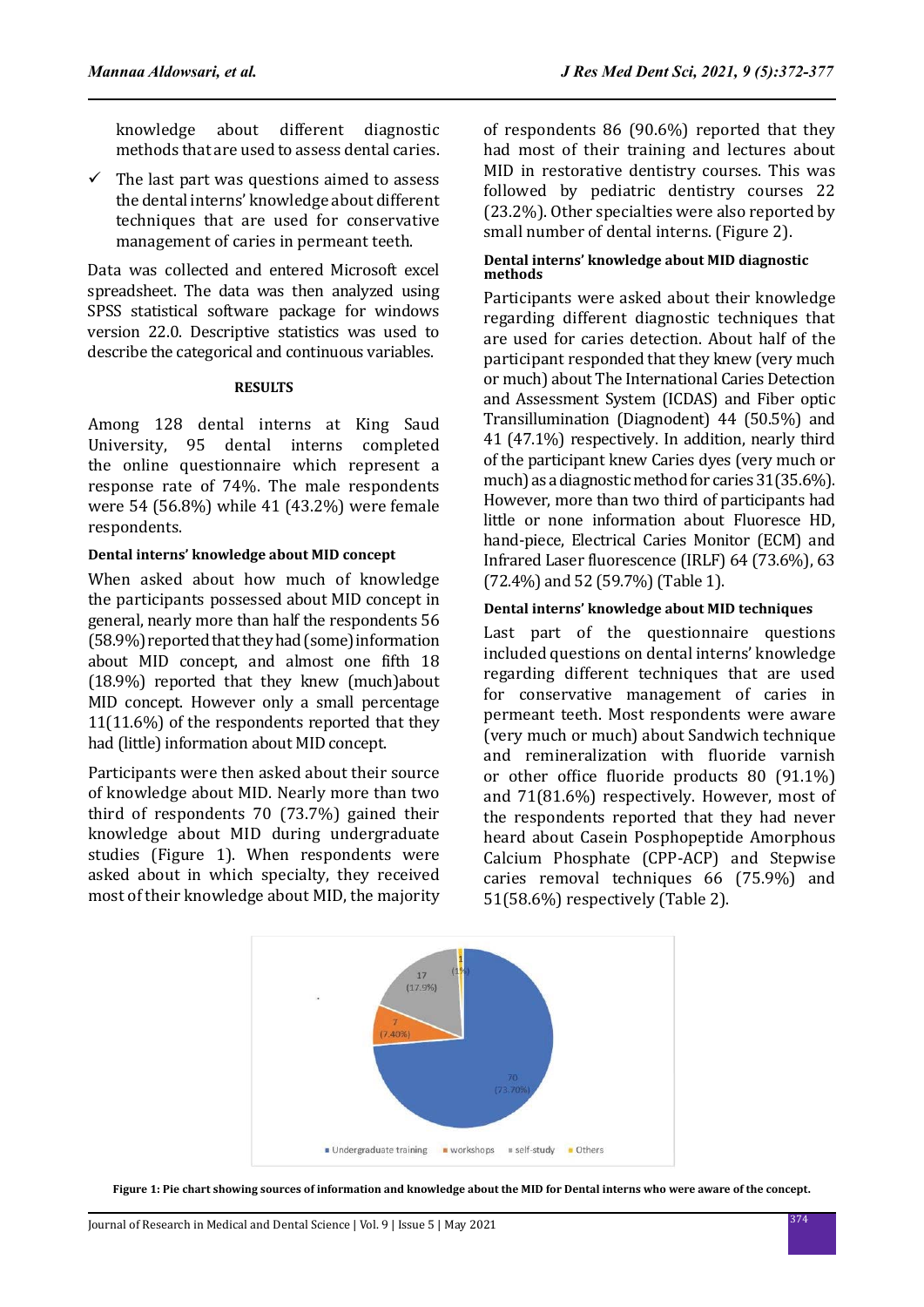

**Figure 2: Bar chart showing the dental interns' choices regarding which courses they received most of their training regarding MID.**

**Table 1: Dental interns' knowledge about different MID caries detection methods.**

| How much have you heard about each of the following techniques for caries<br>detection? | Very much N (%) | Much N (%) | Some N (%) | Little N (%) | None N $(%)$ |
|-----------------------------------------------------------------------------------------|-----------------|------------|------------|--------------|--------------|
|                                                                                         | з               | 4          | 17         | 41           | 31           |
| Electrical caries Monitor (ECM)                                                         | (3.4%)          | (4.6%)     | (19.5%)    | (41.4%)      | (31%)        |
|                                                                                         |                 | 8          | 25         | 25           | 27           |
| Infrared Laser fluorescence (IRLF)                                                      | (2.3%)          | (9.2%)     | (28.7%)    | (28.7%)      | (31%)        |
| Fiber optic Transillumination (Diagnodent)                                              | 12              | 29         | 27         | 17           |              |
|                                                                                         | (13.8%)         | (33.3%)    | (31%)      | (19.5%)      | (2.3%)       |
|                                                                                         | 13              | 18         | 28         | 20           | 8            |
| Caries dyes                                                                             | (14.9%)         | (20.7%)    | (32.2%)    | (23%)        | (9.2%)       |
| Fluoresce HD, hand-piece                                                                | 4               | 6          | 13         | 18           | 46           |
|                                                                                         | $(4.6\%)$       | (9.2%)     | (14.9%)    | (20.7%)      | (52.9%)      |
|                                                                                         | 19              | 25         | 21         | 12           | 10           |
| The International Caries Detection and Assessment System (ICDAS)                        | (21.8%)         | (28.7%)    | (24.1%)    | (13.8%)      | (11.8%)      |
|                                                                                         |                 |            |            |              |              |

|  |  |  | Table 2: Dental interns' knowledge about MID caries management techniques. |  |
|--|--|--|----------------------------------------------------------------------------|--|
|  |  |  |                                                                            |  |

| How much do you know about the following techniques for the management of caries<br>in permanent teeth? | Very much<br>N (%) |    |    |    | Much N (%) Some N (%) Little N (%) None N (%) |
|---------------------------------------------------------------------------------------------------------|--------------------|----|----|----|-----------------------------------------------|
| Atraumatic Restorative Treatment (ART)                                                                  | 14                 | 29 | 30 | 11 |                                               |
| Sandwich technique                                                                                      | 59                 | 21 | 6  |    |                                               |
| Remineralization with fluoride varnish or other office fluoride products                                | 40                 | 31 | 13 |    |                                               |
| Remineralization with topical high concentration fluoride products at home                              | 16                 | 27 | 29 | 10 |                                               |
| Casein Posphopeptide Amorphous Calcium Phosphate (CPP-ACP)                                              |                    | 8  | 10 | 18 | 40                                            |
| Stepwise technique                                                                                      | 11                 | 17 | 8  | 11 | 40                                            |
| Resin infiltration                                                                                      | 24                 | 23 | 25 | 13 |                                               |

#### **DISCUSSION**

The present study aimed to assess the level of knowledge among dental interns at King Saud University regarding the use minimal invasive dentistry for management of dental caries. The study used an online based questionnaire. The use of online based questionnaires offers several advantages as it is easy to be designed using available online platforms and is time and cost effective. Another advantage is that this method was the preferred on this study due the Covid-19 pandemic, and the implementation of distant socialization protective measures in Saudi Arabia.

A minimally invasive dentistry approach for carious lesion management had shown a successful outcome during the last decade [14]. This modern concept stands on assessing the caries lesions, prevention and control of further disease and conservative cavity preparation using a biocompatible restorative material [2]. Preserving and maintaining the mineralizable tooth structure is a driven engine of MID. Applying these concepts sometimes reflects what dentists been learned during their undergraduate studies. In the present study, Internship year students been chosen because it considered a final year before they start practicing as a qualified dentist.

The present study shows that more than half of the respondents 56 (58.9%) mentioned that they had some information about MID. This is in agreement with a study published by Almahdy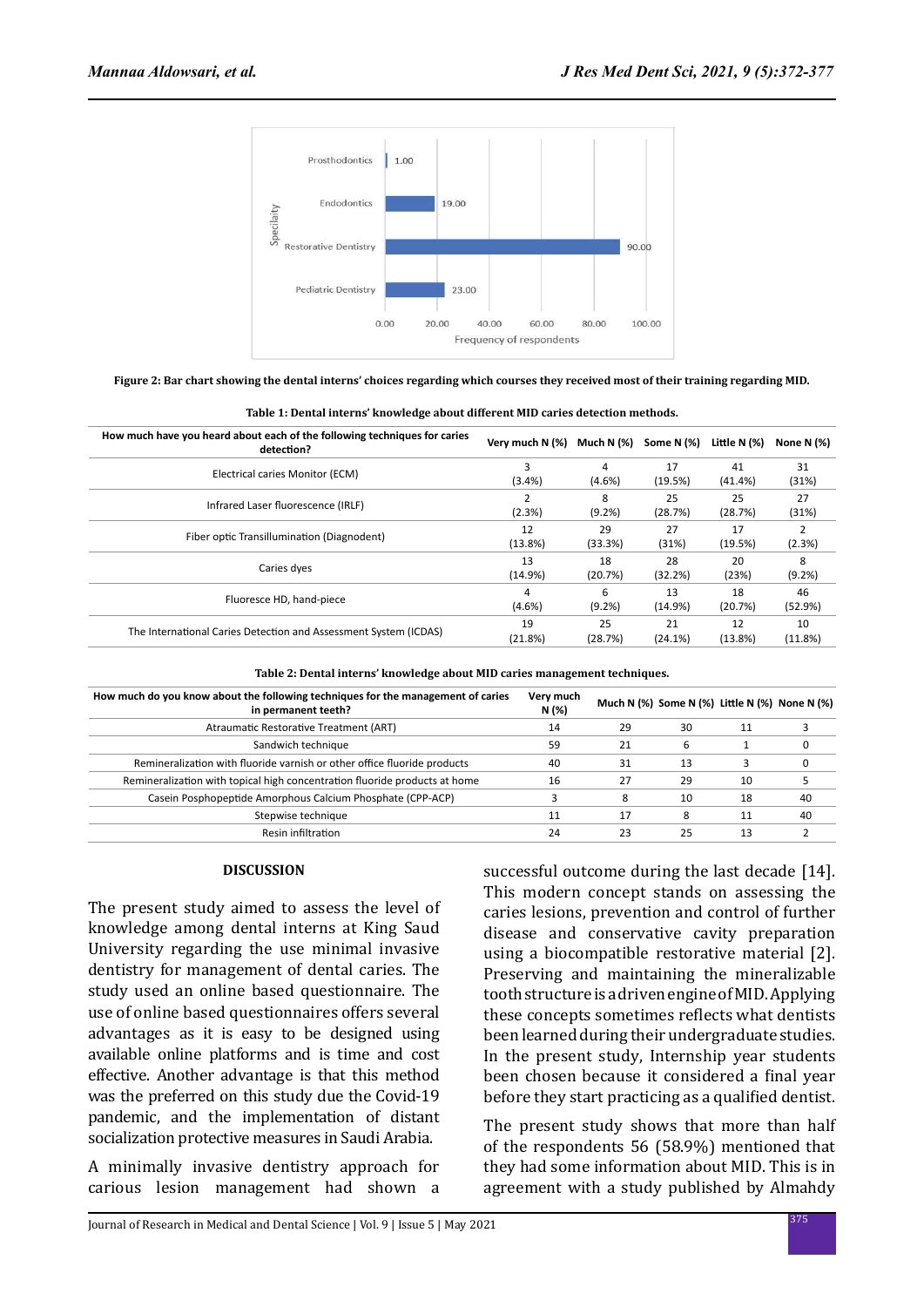et al. [13] which showed that almost 50% of the general practitioner dentists in Saudi Arabia had attended courses in MID [13]. This survey results illustrated also that nearly two-thirds of the participants had some training and lectures about MID in undergraduate dental courses mainly in restorative and paediatric undergraduate dental courses (90.6% and 23.2 %, respectively), which is in correspondence with Alrasheedi et al 2020 study that showed that lectures during the undergraduate study were reported as a major source of MID in Saudi Arabia [15]. In contrast, a study conducted by Shah et al 2016 showed that almost 60% did not get education about MID in their dental school curriculum [12].

The assessment of dental interns' knowledge about caries detection methods was assessed in the present study and it showed that 50 % of the internship year students knew (very much or much) about the International Caries Detection and Assessment System (ICDAS). However, just nearly third of the participant knew Caries dyes (very much or much). Moreover, lack of knowledge was reported by majority of the respondents about advanced caries detection methods such as Fluoresce HD, hand-piece devise, Electrical Caries Monitor (ECM) and Infrared Laser fluorescence (IRLF). These finding are in line with a study conducted by Radwan et al 2020 who assessed the knowledge and use of caries detection methods among dental students and dental practitioners in Riyadh, Saudi Arabia. They found almost half of the respondents had little or no knowledge about Electrical Caries Monitor (ECM) and Infrared Laser fluorescence (IRLF) [16].

In the last part of the questionnaire, dental interns were asked several questions to assess their knowledge regarding treatment approaches that are used for conservative management of caries in permanent teeth. It was observed that the most known techniques (very much or much) among most of the respondents were sandwich technique and remineralization with fluoride varnish or other office fluoride products, 80  $(91.1\%)$  and  $71(81.6\%)$  respectively. These findings support the results that published [12] which showed most of the general dental practitioners in Riyadh and AlKharj cities are aware and received training about sandwich technique and remineralization with fluoride varnish or other office fluoride products. Correspondingly, in a study conducted by Alrasheedi et al 2020, it was found that 91% of Saudi dentist found that sandwich technique and remineralization with fluoride varnish or other office fluoride products are effective [15]. On the other hand, the present study found that most of the respondents have never heard about Casein Posphopeptide Amorphous Calcium Phosphate  $(CPP-ACP)$  and Stepwise technique 66 (75.9%) and 51(58.6%) respectively.

The limitation of this current study was using a sample population that only represents one dental school. This might limit the reliability and generalisability of the data. Our findings suggest that future studies should include more comprehensive sample size from multiple dental school to have a broader idea about level of knowledge across the country regarding the MID concepts.

## **CONCLUSION**

Despite the limitations of this study, it can be concluded that there is some knowledge among the participants about the MID concepts in general. However, there is a lack of knowledge among most respondents towards advanced caries detection methods and MID caries management techniques. The results of the study suggest the need to introduce MID concepts as a part of dental school's curriculum to build the solidity of knowledge and the attitude toward MID.

## **REFERENCES**

- 1. Ericson D, Zimmerman M, Raber H, et al. Clinical evaluation of efficacy and safety of a new method for chemo-mechanical removal of caries. A multi-centre studies. Caries Res 1999; 33:171-177.
- 2. Banerjee A. The art and science of minimal intervention dentistry and atraumatic restorative treatment. Br Dent J 2018; 224:922.
- 3. Banerjee A, Kidd EA, Watson TF. In vitro evaluation of five alternative methods of carious dentine excavation. Caries Res 2000; 34:144-50.
- 4. Ericson D, Kidd E, McComb D, et al. Minimally invasive dentistry--concepts and techniques in cariology. Oral Health Prev Dent 2003; 1:59-72.
- 5. Banerjee A. Minimal intervention dentistry: Part 7. Minimally invasive operative caries management: Rationale and techniques. Br Dent J 2013; 214:107-111.